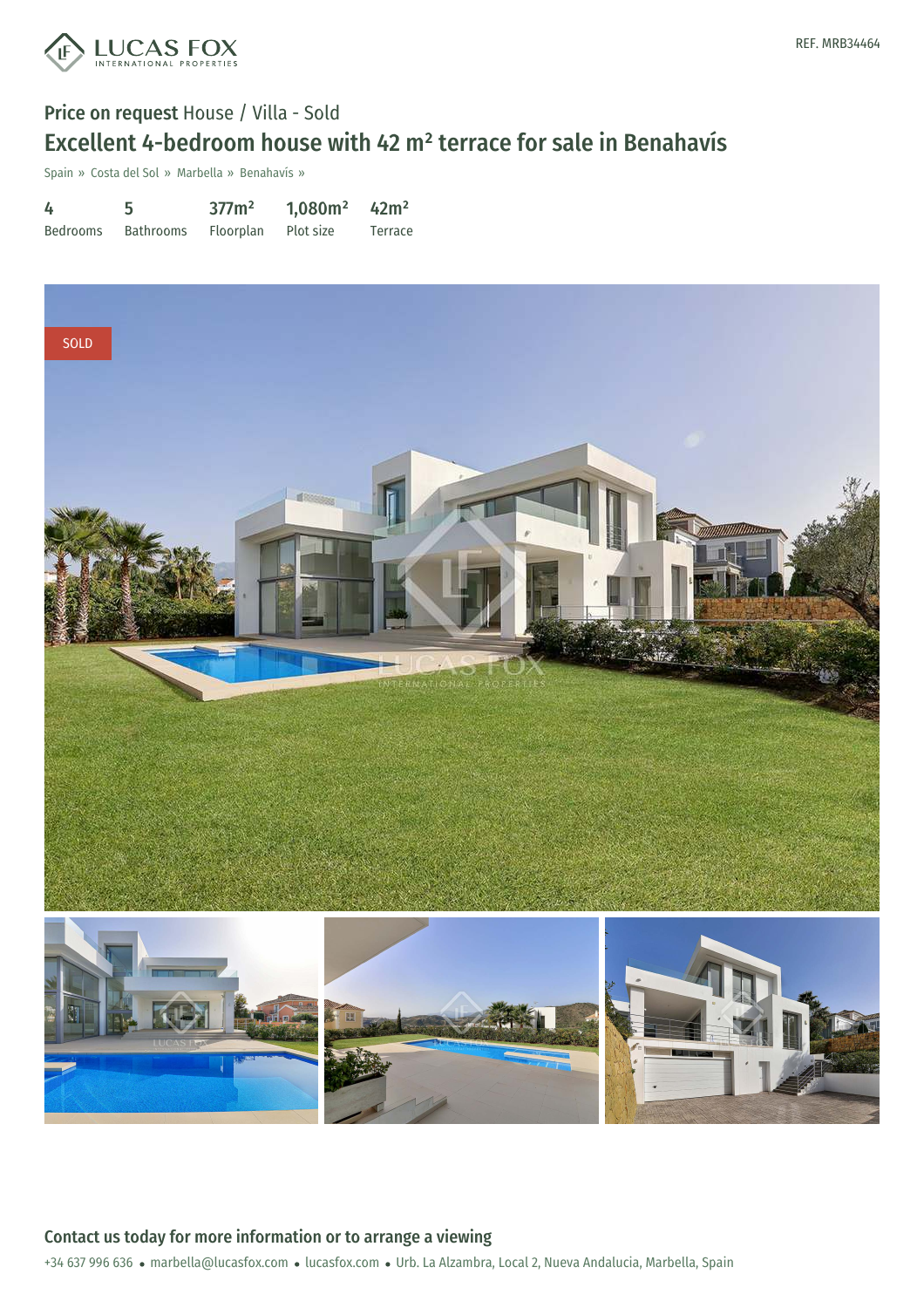

# Price on request House / Villa - Sold Excellent 4-bedroom house with 42 m² terrace for sale in Benahavís

Spain » Costa del Sol » Marbella » Benahavís »

| 4               |                  | 377m <sup>2</sup> | 1,080m <sup>2</sup> | 42m <sup>2</sup> |
|-----------------|------------------|-------------------|---------------------|------------------|
| <b>Bedrooms</b> | <b>Bathrooms</b> | Floorplan         | Plot size           | Terrace          |

#### OVERVIEW

## Excellent new build 4-bedroom villa in Puerto del Capitan, Benahavis. 1,080 m² plot with magnificent sea and mountain views.

New build contemporary 4-bedroom quality villa in Puerto del Capitan. South-west facing with sea and mountain views, in a 24-hour gated community. Close to all amenities, less than 10 minutes to the beach, Puerto Banús and San Pedro village.

On the main floor we find the living and dining area with high ceilings and fireplace and direct access to the garden and pool area. Fully fitted kitchen with Bosch appliances. Two guest bedrooms en suite and a guest toilet complete this level.

The master bedroom en suite with dressing room and one guest bedroom en suite are located on the first floor.

The basement provides a garage for 2 cars, laundry and storage areas.



[lucasfox.com/go/mrb34464](https://www.lucasfox.com/go/mrb34464)

Mountain views, Sea views, Garden, Swimming pool, Terrace, Private garage, High ceilings, Marble flooring, Natural light, Parking, Air conditioning, Alarm, Balcony, Barbecue, Equipped Kitchen, Exterior, Fireplace, Interior, New build, Security, Storage room, Views